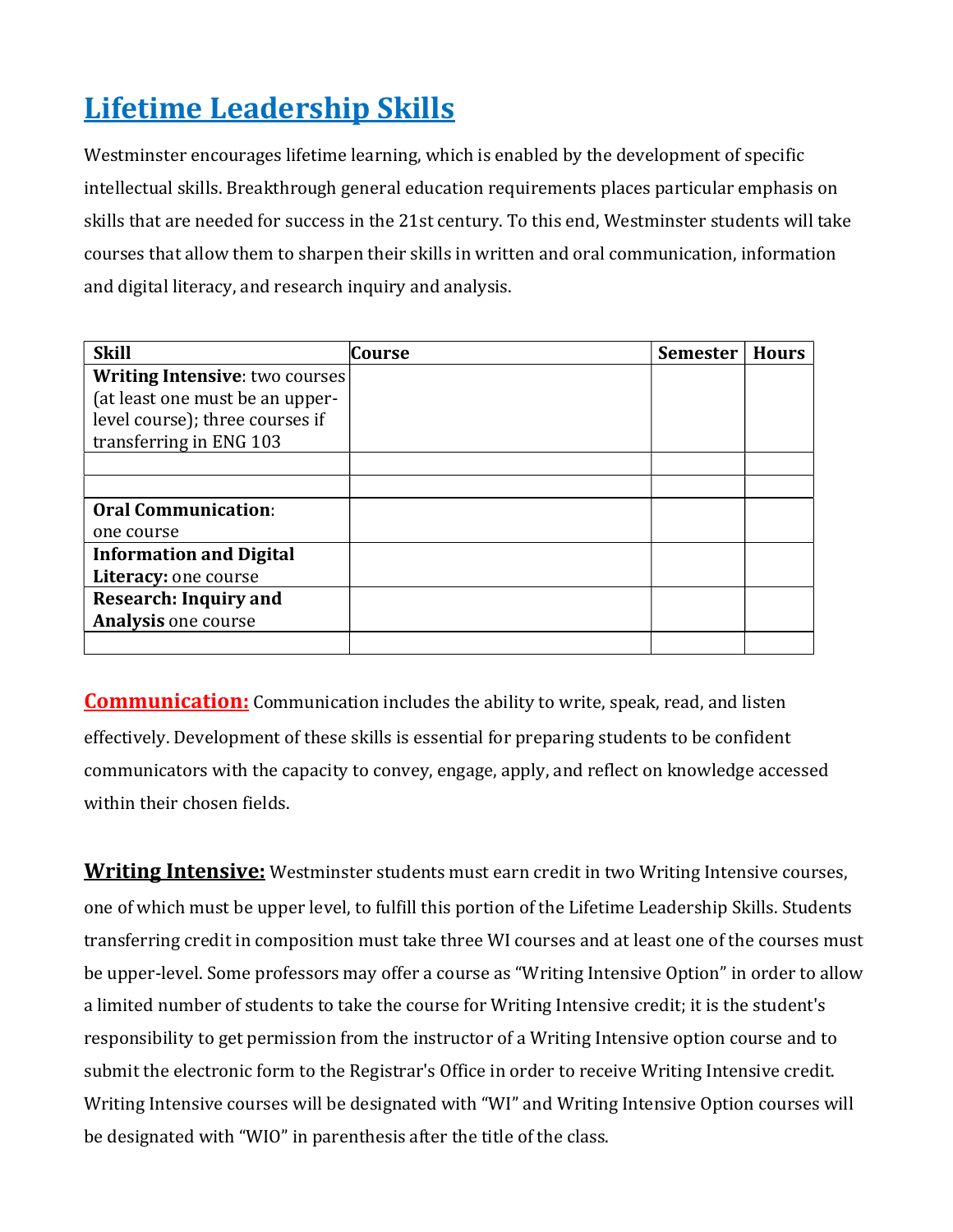#### Approved Writing Intensive Courses:

-ACC 421: Auditing -BIO 204: Animal Behavior -BIO 404: Biochemistry -BIO 420: Physiology -CSC 350: Systems Analysis & Design (removed from Breakthrough after 2021-2022) -ECN 334: Economic Development (removed from Breakthrough after 2021-2022) -ECN 367: Econometrics (removed from Breakthrough after 2021-2022) -ECN 400: Senior Honors Thesis (removed from Breakthrough after 2021-2022) -EDU 231: Education of Exceptional Individuals -EDU 290: Foundations of Education -EDU 306: Teaching Reading -EDU 309: Teaching of Writing in Middle & Secondary Schools -EDU 350: Digital Literacy -EDU 385: Diversity in Education -EDU 392: Reading & Writing in the Content Area -EDU 431: Teaching English in Middle & Secondary Schools -EDU 441: Reading Assessment and Advancement -EDU 490: Education Seminar -ENG 206: British Literature since 1800 -ENG/JMP 220: Janus and the World of Publishing -ENG/JMP 265: Technical and Web Writing -ENG/JMP 270: Expository Writing -ENG 275: Introduction to Creative Writing -ENG 290: Introduction to Literary Studies: Critical Approaches & Research Methods -ENG 315: Environmental Literature (removed from Breakthrough after 2021-2022) -ENG 335: Crime, Mystery, and Detection 19th Century British Literature -ENG/WGS 340: Romanticism and Gender: Bad Girls of Romanticism -ENG 350: Shakespeare -ENG 350: Supernatural Shakespeare -ENG 372: Creative Writing Prose (Fiction) -ENG 374: Creative Writing Poetry -ENG 376: Creative Nonfiction -ENG/THE 378: Playwriting -ENG 420: Honors Project I -ENG 430: Honors Project II -FRE 280: Introduction to French Literature and Culture -GTS 310: Memory & Culture in Global Perspective -GTS 320: Global Inequality -GTS 401: Research Seminar -HES 300: Eat Like a Greek -HES 321: Kinesiology -HIS 390: Historiography -HIS 422: Senior Thesis -HIS 423: Senior Thesis -HIS 424: Senior Thesis -MAT 310: History of Mathematics -MAT 331: Mathematics Seminar -MUS 312: Music of Resistance, Revolution & Liberation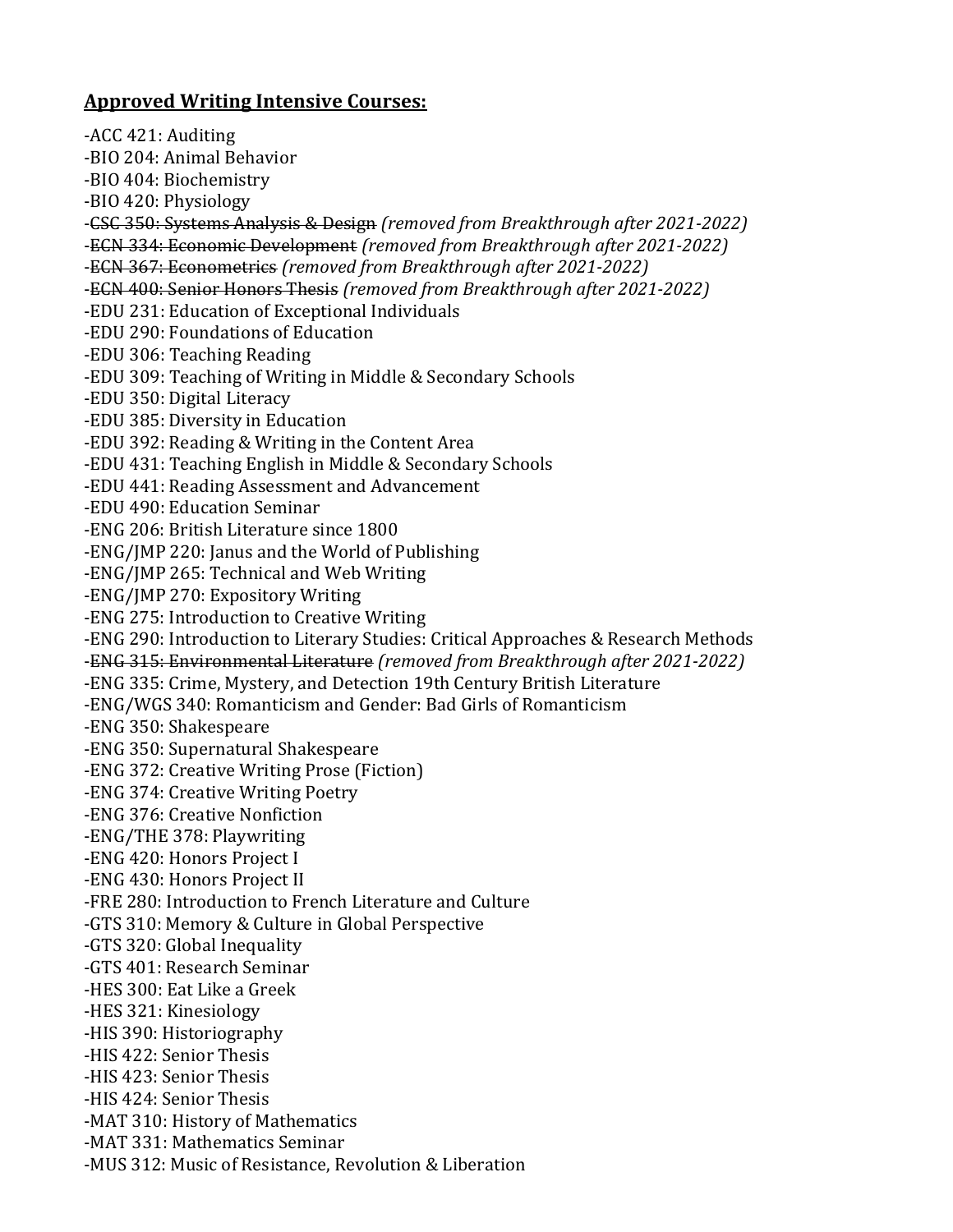-PHL 242: Biomedical Ethics -PHL 246: Environmental Ethics -PHL/REL 302: The Meaning of Life -PHL/REL: 333: Asian Philosophy and Religion -PHL 400/REL 300: Buddhism -PHL 410/SEC 300: Ethical Warfare -PHL 410/WGS 300: Philosophy of Race and Gender -POL 301: The American Presidency -POL 304: American Political Theory -POL/SEC 328: National Security Agencies -POL 332: National Security Law I -POL 333: National Security Law II -POL 343: Congress -POL/WGS 351: Women and Politics -POL 370: Drugs, Politics, and Public Policy (removed from Breakthrough after 2020-2021) -PSY 422: Psychology Seminar -PSY 430: Pre-Thesis -PSY 431: Senior Thesis -REL/WGS 355: Sex and Gender in the Christian Tradition -SEC 420: Security Studies Thesis -SEG 470: Software Engineering Capstone I (removed from Breakthrough after 2021-2022) -SEG 480: Software Engineering Capstone II (removed from Breakthrough after 2021-2022) -SPA 381: Advanced Grammar and Composition

#### Approved Writing Intensive Optional Courses:

-BIO 322: Vertebrate Biology -BUS 327: Operations Management -BUS 334: Consumer Behavior -CBR 210: Cybersecurity for Society -CBR 331: Information Storage and Management -CBR 415: Information Security Policy -CHM 410: Medicinal Chemistry -CHM 425: Physical Chemistry I Lab -CHM 435: Physical Chemistry II Lab -CLA 215: Mythology -CLA 227: Greek Civilization -CLA 228: Roman Civilization -CLA 320: Medicine, Miracles, and Magic (removed from Breakthrough after 2021-2022) -CLA 325: Omens, Dreams & Portents (removed from Breakthrough after 2021-2022) -ECN 316: Public Finance (removed from Breakthrough after 2021-2022) -ENG 330/GTS 300: Literary Remixes: Contemporary Takes on Classic British Fiction -ENG/WGS 340: Wives, Widows & Whores -ENG 345/GTS 300: African Diasporic Lit -ENG 345: Native American Literatures -ENG/GTS 345: Caribbean Literature -HES 340: Exercise Physiology -HES 357: Community Nutrition -HIS 109: World History I -HIS 110: World History II -HIS/POL 300: Fascism (removed from Breakthrough after 2021-2022)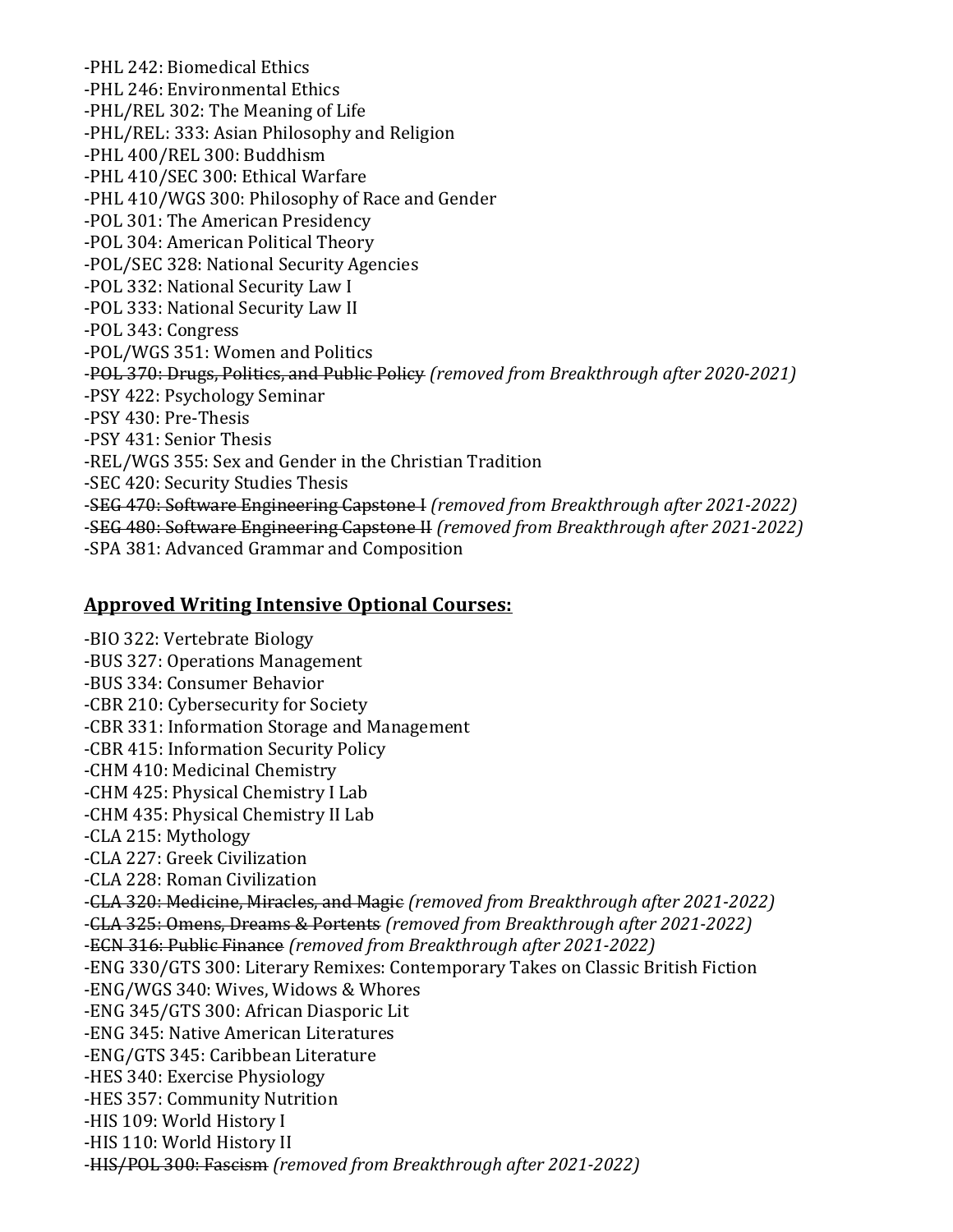-ITY 200: Cybersecurity for Society (removed from Breakthrough after 2021-2022) -ITY 331: Information Storage and Management (removed from Breakthrough after 2021-2022) -MAT 422: Modern Algebra -MAT 424: Advanced Calculus -PHL 101: Introduction to Philosophy Through Film -PHL 120: History of Philosophy

-PSY 274: Methods in Experimental Psychology

# **Oral Communication & Presentation Skills:** 1 course required. Students will earn credit

by completing a course emphasizing oral communication and presentation skills. Students may

take any course designated OCP to fulfill this requirement, but it is recommended that they

complete this course within their major in order to promote meaningful engagement with and

application of this skill in their chosen field.

## Approved Oral Communication and Presentation Courses:

-All courses with SPE prefix, except SPE 203 -BIO 302: Human Anatomy -ECN 355: Research Methods for Business and Social Sciences Applications -ECN 367: Econometrics (removed from Breakthrough after 2021-2022) -EDU 231: Education of Exceptional Individuals -EDU 392: Reading & Writing in the Content Area -ENG/THE 230 & 231: Play in Performance -GTS 212: Model United Nations Team -GTS 310: Memory & Culture in Global Perspective -HES 357: Community Nutrition -MAT 305: Heart of Mathematics -MAT 422: Modern Algebra -MUS 335: Song and the Community -POL 300: Domestic Terrorism -POL/SEC 328: National Security Agencies -POL 335: Politics and Security in Developing Nations -POL 370: Drugs, Politics, and Public Policy (removed from Breakthrough after 2020-2021) -PSY 311: Social Psychology Lab -PSY 313: Developmental Psychology Lab -PSY 316: Personality Lab -PSY 321: Memory and Cognition Lab -PSY 391: Abnormal Psychology Lab -PHL/REL 102: World Religions -REL 246: Religion and Violence -SEC 312/GTS 300: Terrorism -SEG 470: Software Engineering Capstone I (removed from Breakthrough after 2021-2022) -SEG 480: Software Engineering Capstone II (removed from Breakthrough after 2021-2022) -THE 201: Basic Acting

Information and Digital Literacy: Westminster prioritizes development of the skill of information technology, or the ability to employ computer and other technologies in writing, in the manipulation of data, and in understanding the nature and limits of technology. To adapt to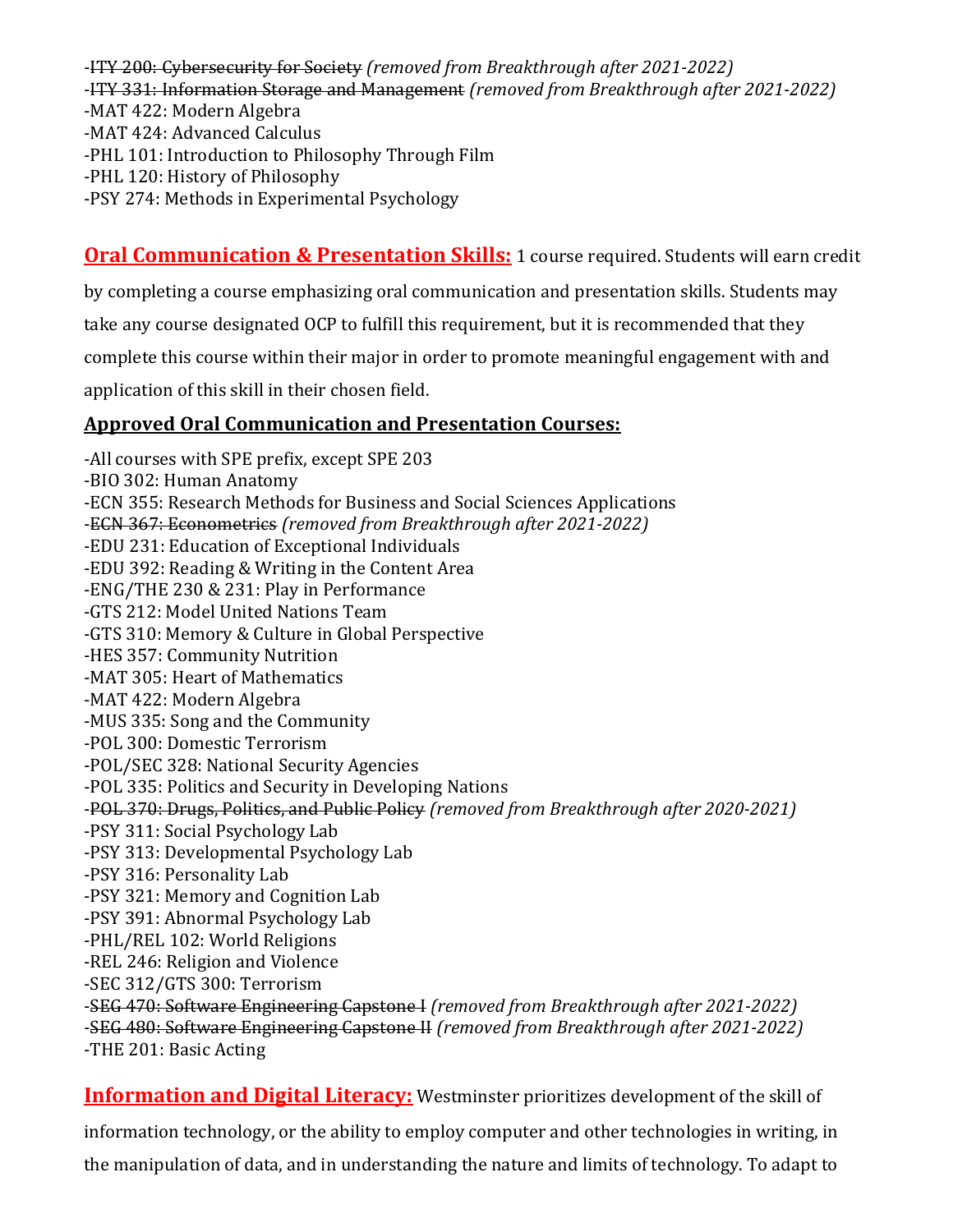rapidly changing technology tools, students should have both information and digital literacy. This implies the ability to access, retrieve, evaluate, manage, and use information effectively and efficiently from a variety of print, non-print, and digital sources through the use of computer and other information technologies.

It is recommended students meet the Information and Digital Literacy skill in their chosen field of study. This skill is addressed throughout the curriculum as indicated by courses tagged as IDL. While courses are not designated IDL in the catalog, they are noted as such in the Schedule of Classes published each semester.

## Approved Information and Digital Literacy Courses:

-BIO 114/115: Biological Processes (Lecture and Lab) -BUS 210: Spreadsheet Application for Business -ECN 355: Research Methods for Business and Social Science Applications -EDU 231: Education of Exceptional Individuals -EDU 350: Digital Literacy -ENG/JMP 220: Janus and the Publishing World -ENG/JMP 265: Technical and Web Writing -ENG 335: Crime, Mystery, and Detection 19th Century British Literature -ENG/JMP 380: Introduction to Digital Humanities -HES 321: Kinesiology -ITY 250: Web Page Design, Aesthetics, and Interaction -MAT 351: Methods of Teaching Elementary & Middle School Mathematics -PSY 270: Research Tools

Research Inquiry and Analysis: Active learning, analysis, and application are essential for the development of mature critical thinking. In order to further student's development in higherlevel thinking, there must be an emphasis on inquiry and analysis. Inquiry is a systematic process of exploring issues/ objects/works through the collection and analysis of evidence that results in informed conclusions. Analysis is the process of investigating complex topics or issues in order to gain a better understanding of the factors that interact and shape relationships, outcomes, or events.

Completing this process of research will help students to apply the tools, theories, and conventions of their field to a specific area of inquiry. Therefore, courses that meet this skill (tagged as RIA) should be taken within the student's field or chosen in consultation with their department.